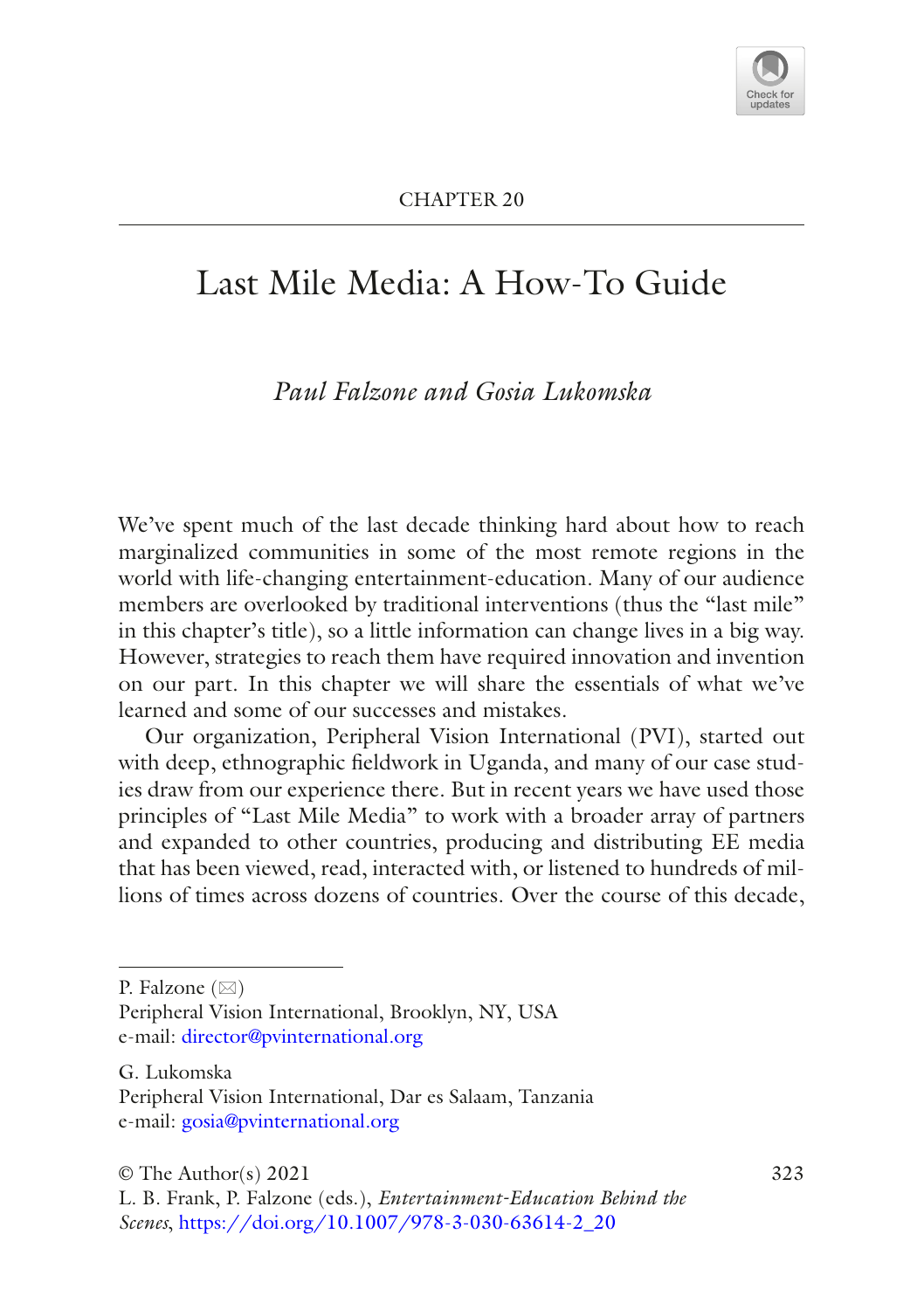we've copied, remixed, innovated, invented, stolen, and been stolen from, all in the name of our ultimate objective: to make a better world using media. Though our work is informed by scholarly theory, this chapter is written primarily for the emerging practitioner or "pracademic" who is actively designing and strategizing media campaigns in the Global South. So, without further ado, here are our top "rules of the road" for designing and implementing last mile media.

### Define Your Change

The purpose of a media campaign is never to save the world, but it is to change it, often in some small, but important (and preferably measurable) way. Think about fve years down the road: when your media campaign has come and gone, what is the difference in the world that you reasonably expect to have made? The more we get away from abstract concepts, the more effectively we can design a media campaign. Too often in the jargonflled NGO sector, we are tasked with goals that are both very broad and incredibly vague: "We want to improve health"; "We want to empower women"; "We want to build the capacity of civil society"; "We want to sensitize the stakeholders"; or "We want the public to speak up." When you dig down, you fnd that partners often have a hard time defning what precisely they are trying to achieve, and until you do, it is impossible to decide whether media is the best tool to achieve that goal.

Before you can even begin to think about what kind of media campaign you want to run, the frst thing you have to do is to break these abstract concepts down into very specifc, precise goals. Traditionally, media campaigns can attempt to impact three outcomes: knowledge, attitudes, or behaviors. For example, in the case of intimate partner violence (IPV), media might try to affect change in an audience member via knowledge (the audience member learns that IPV is illegal), belief (the audience member decides that IPV is wrong), or behavior (the audience member stops practicing IPV or actively reports/acts to stop others from practicing IPV). As you can guess, it is a lot easier to impact knowledge than behavior. You should also begin at this early stage to think about the complexity and practicality of measuring each of these three things.

As Don Green ([2021a\)](#page-13-0) writes elsewhere in this book, "It is clear that narrative-based media content often has meaningful effects on attitudes and behaviors, but rarely does one see profound and enduring changes." The "magic bullet" or "powerful effects" schools of thinking went out of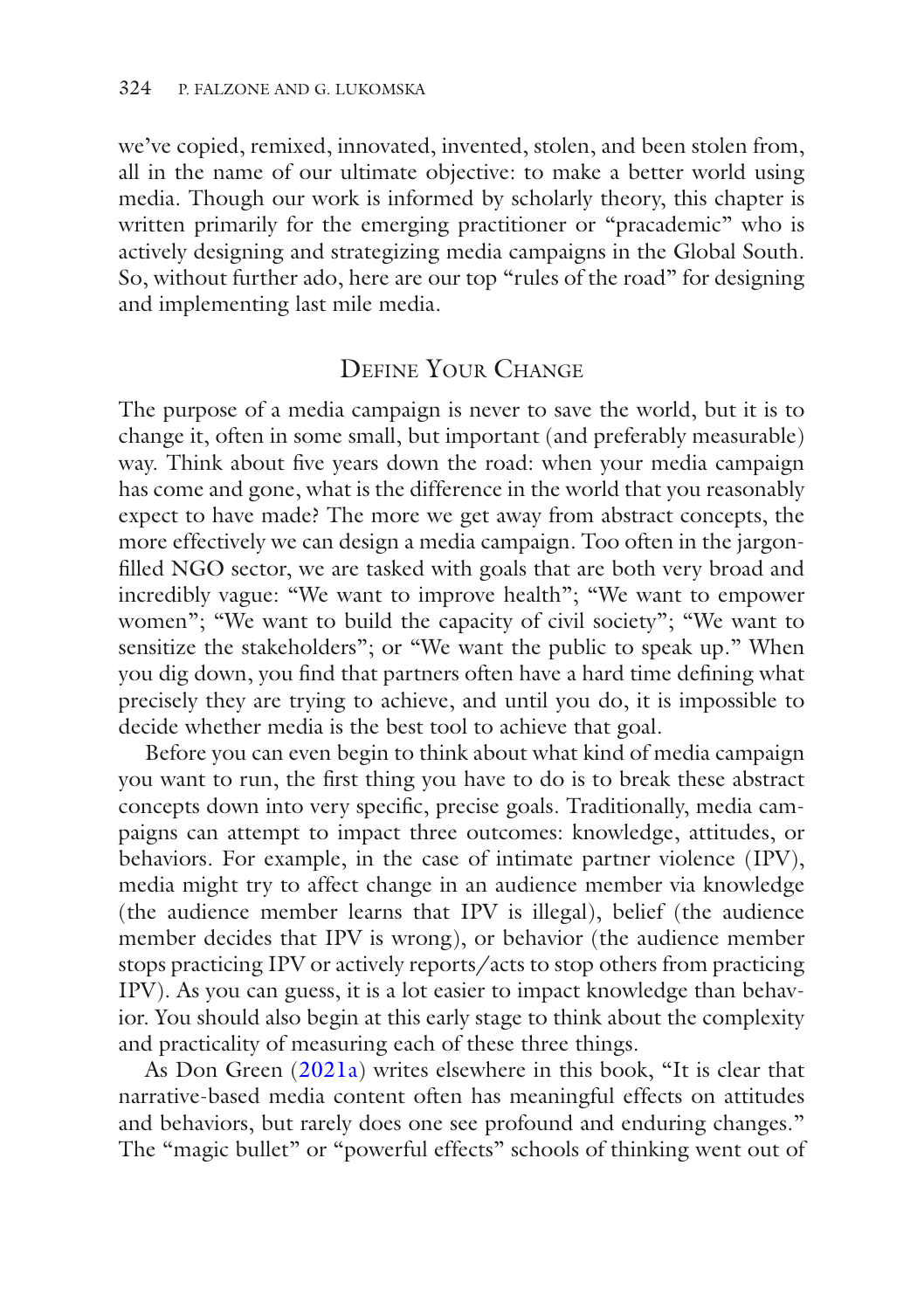fashion more than half a century ago. These days we understand that media effects are limited but cumulative. I encourage you to read about Cultivation Theory (Shanahan & Morgan, [1999\)](#page-14-0) to think more about how the media can add up to large changes over time. With that in mind, defne your change, and be realistic about what you can accomplish with the time, budget, and technology that you have.

## GET YOUR BOOTS DUSTY

While desk research about a media landscape is important (though often unreliable in last mile settings), it is no substitution for the feld. And by "field" we aren't talking about the hotel restaurant or NGO office. Too often those who work in development confne themselves to the usual spaces and talk to the usual suspects. The goal of last mile media distribution is to disrupt this model and create better, broader systems for reaching real people who not only claim to speak for the masses but also *ARE* the masses.

As Sheila Murphy [\(2021\)](#page-14-1) writes, "Researchers and EE producers need to remember that for many EE projects you will work on, you are not a member of your target audience." This means you must go to the places where your actual audience lives, works, and plays and fnd out from them how best to make a difference in their lives. Talk with them like the equals that they are. Your audiences are intelligent people who have not enjoyed the same privilege as many of us in this profession, but who understand their own lives and society and can give insight into their practices, needs, and desires. Finding out what your audience wants and what they need, learning what they already enjoy, whom they already trust, and how they already consume media, are essential in designing your last mile media strategy.

One great research site is the local market—not the craft market or fancy stores in malls, but the actual market areas that are rarely visited by elites or outsiders. Explore the clothing, DVDs, CDs, school notebooks, and other commodities where branding may appear. Pay special attention to pirated or bootlegged content that is locally produced. The fact that merchants went to such lengths to download and duplicate this content means that they perceive a consumer's desire for it.

Getting our boots dusty in the feld has been key to our work. We've counted aerial antennas in fshing villages on remote islands in Lake Victoria, watched action movies in storefront cinemas in refugee camps,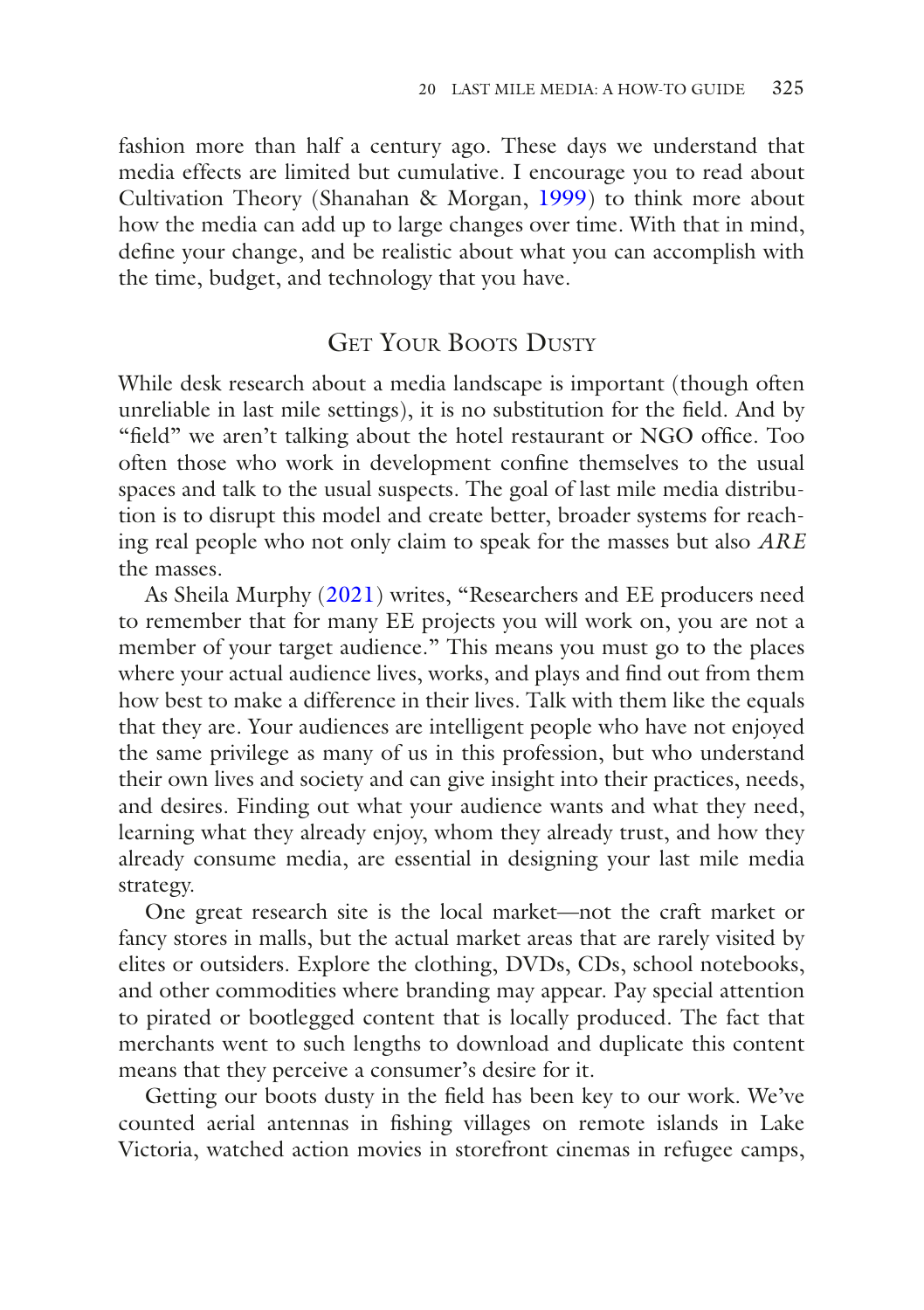convened focus groups under mango trees, and conducted interviews in felds, marketplaces, and moving taxis. This experience helped us launch one of our most successful projects. In 2015 we were hired by a UN agency to distribute DVDs featuring condom PSAs bundled with popular music videos to ambient screens in Karamoja, one of the most remote regions of Uganda. What we discovered is that everywhere we went people had basic cellphones. It was their only media tool. They were using them primarily for phone calls and to listen to the radio. They couldn't read or write in their frst language of Karamajong, so SMS was basically useless as a tool. When we got back to Kampala, our desk research showed that mobile telephony was undergoing an amazing transformation at that time. All across Sub-Saharan Africa, people went from having no phones straight to mobile telephony. But though it was leapfrogging, it was landing in a different place from the West. Smartphones were confned to the capital and to elites—those who could read and write, afford expensive technology, and had regular access to electricity to charge the energyhungry smartphones. For the rest of the country, it was basic phones.

We spent months utilizing a design thinking process (learned from the Dutch organization THNK) to come up with a new way to use basic telephony as an EE platform. After much iteration and prototyping and more than a few misfres, what emerged was a platform that we called "Wanji." The concept was simple: people can call a toll-free number and encounter a spoken "choose-your-own-adventure" style interactive narrative in their local language ("Interactive Voice Response" is the technology involved). They maneuver through the story using the buttons on their basic cell phone. The platform was meant to combine the aural accessibility of radio, the ubiquity of the basic telephone, and the entertaining and educational potential of interactive narrative in a way that was nationally scalable with minimal cost.

We established a partnership with an organization called Viamo, which makes deals with mobile network operators to provide free airtime for social good projects. This costs little and provides telecommunication companies with a value-added feature that helps them compete. The platform won an award from MIT and has since scaled to 15 countries and reached over 3 million callers to supplement campaigns on topics ranging from family planning to climate change-resistant agriculture to COVID-19 prevention. But we never would have come up with it if we hadn't gotten out of the city, gotten out of the car, and talked with the people we met along the way.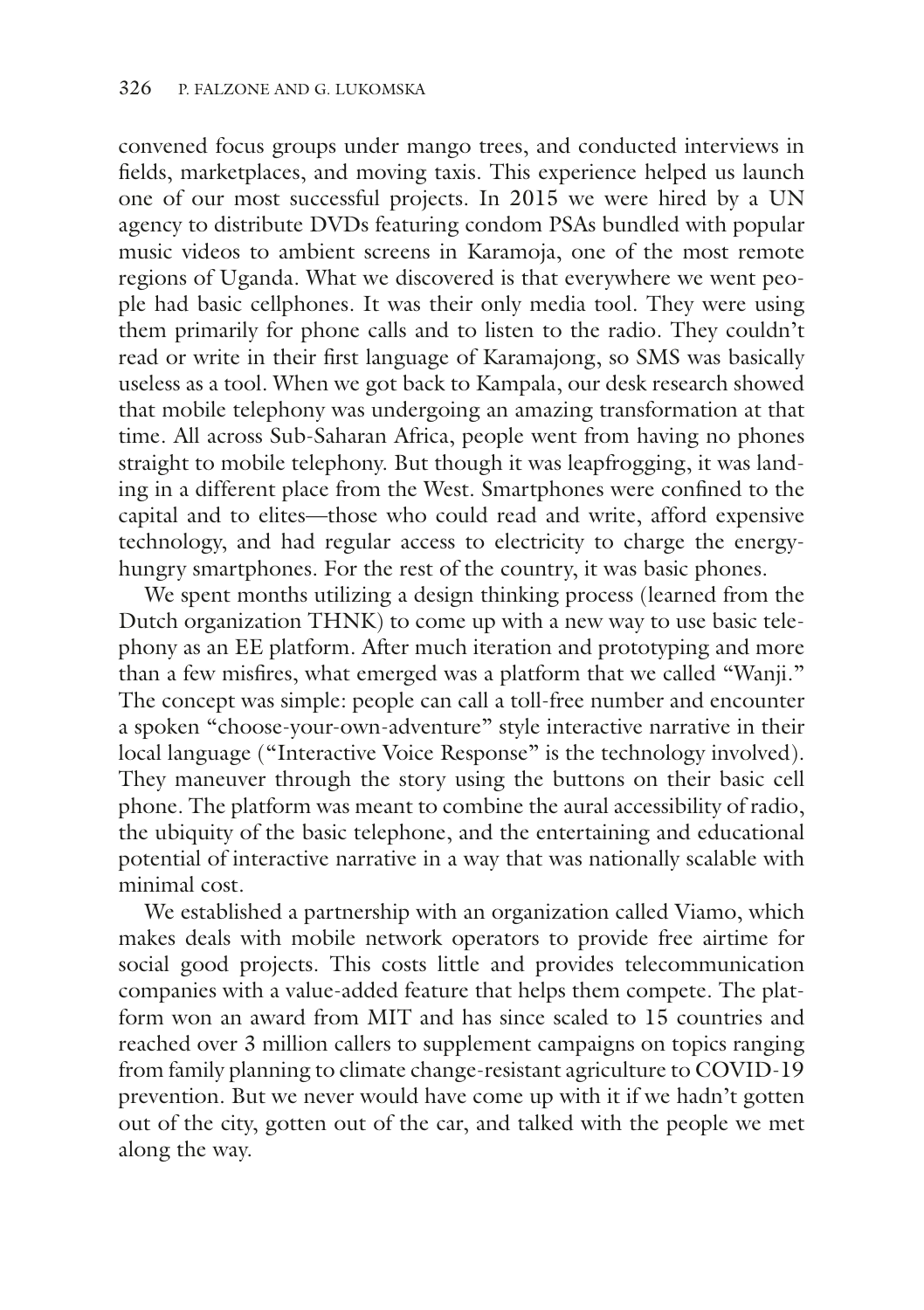### PLAN DISTRIBUTION BEFORE YOU PRODUCE

There are three core aspects to EE creation: research, production, and distribution. Too often, practitioners take an approach along the lines of, "First we will produce the media, then we will fgure out how to distribute it, then we will fgure out how to measure it." The less your media campaign takes that approach, the more effective it will be. The elevation of distribution over production in our preliminary thinking about EE has been key to every successful project we've worked on.

While there are artistry and craft in the creative elements of EE, it is important that we don't think of ourselves as artists. Art for art's sake has no place in EE. The needs of the audience are paramount. And their needs will not be served if we don't prioritize our strategy for how to reach them in the frst place. This will also, ultimately, make your production process easier. The creative aspects of media campaigns are often the most timeconsuming, costly, and diffcult to correct. The more planning goes into the other aspects ahead of production, the easier, more focused, more impactful, and more cost effective your production will be.

We learned this lesson the hard way. In one of our earliest projects in Uganda, we targeted local "video halls," or small informal cinemas that play action movies on television screens for patrons who pay a few cents to sit on wooden benches and watch. There are thousands of these video halls across the country; at that time, they were the only way to reach large audiences with video content in Uganda (Fig. [20.1\)](#page-4-0). Our interviews revealed

<span id="page-4-0"></span>

Fig. 20.1 Inside a typical Ugandan video hall (kibanda)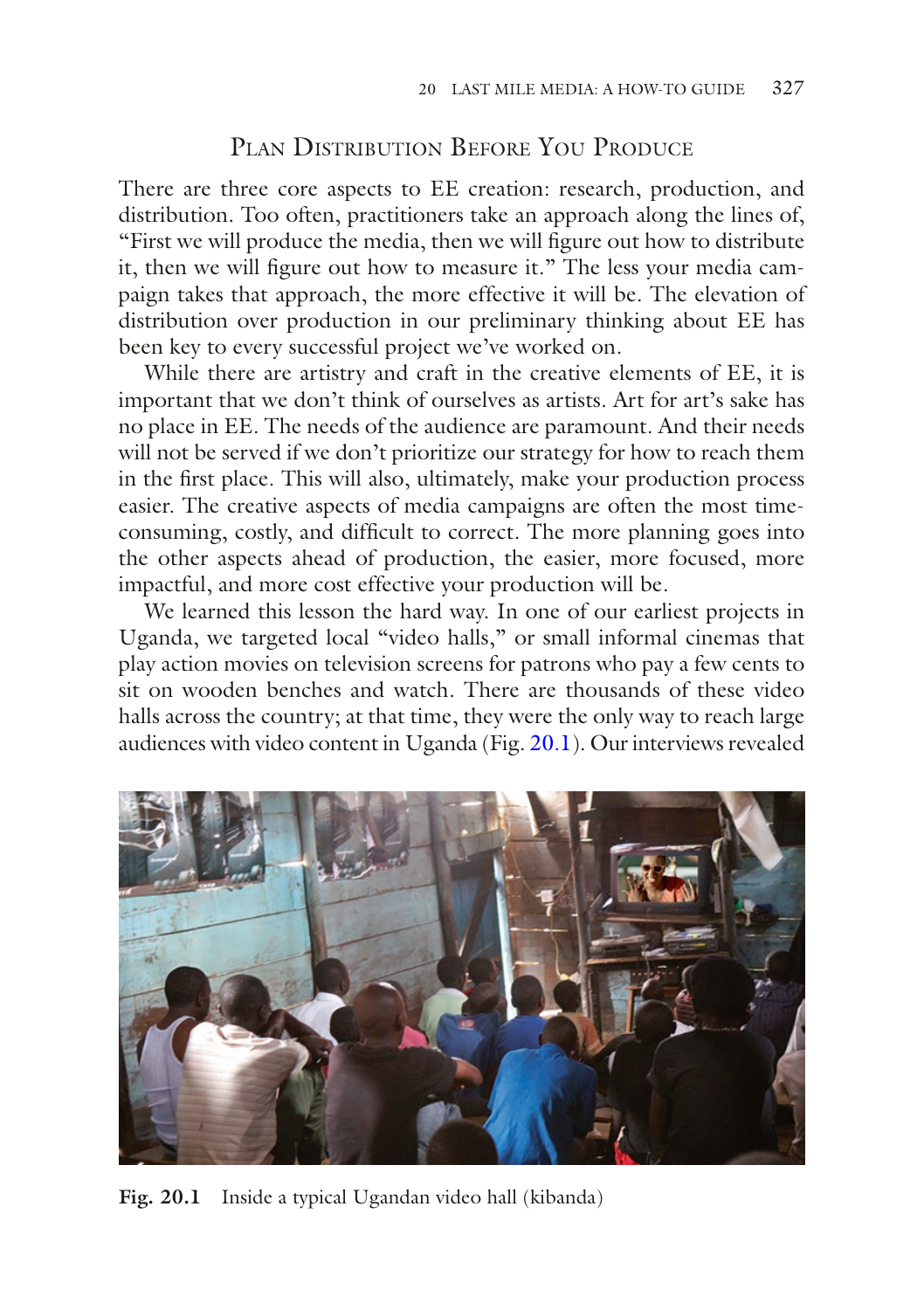that dramas and actions were some of the audiences' favorite genres, and they liked local stories. We also discovered that video hall owners did not feel they were respected in society, so we attempted to combine all these opportunities into a unifed project. We produced an action-packed 20-minute short flm that told the story of a heroic video hall owner who stands up to a corrupt politician when he rolls into town (the campaign was about political corruption and governance). We distributed DVDs of the video to hundreds of video halls, but the video got no traction in this format at all. Why? The video hall owners loved the flm, but explained that they only show feature-length flms and music videos in between flms. A short flm simply didn't make sense for their business model. In retrospect, this makes perfect sense. These were the local equivalent of movie theaters. When was the last time you paid to see a standalone 20-minute movie in a theater? We had designed great content in the wrong way.

We corrected this mistake in our next project. We talked to our end users and worked backward from that. The video hall owners played music videos between flms to attract an audience to the next screening (they called this "the crowdpuller"). But the music video disks they purchased were often faulty or out of date. We also learned that other businesses liked to play Ugandan music videos (bars, long-distance buses, beauty salons, etc.). In all of these settings, a single screen reaches many, many viewers. We also studied the way that MTV in the United States launched; it took advantage of an opportunity in the new market of cable to make money on advertising by putting free content (music videos made by record labels) between the commercials.

We mixed this all together and created *Crowdpullerz*, a straight-to-DVD music video show that bundled the top 12 Ugandan music videos with public service announcements, news segments, and other pro-social media. We created a distribution network that delivered free DVDs every two weeks to over 4000 public screens (video halls, beauty salons, restaurants, busses, etc.) across 24 districts in Uganda. The business owners gladly play Crowdpullerz because we are providing content they want in a format that works for their business model. The project reached millions of viewers through more than 100 episodes and ran for 9 years until COVID made door-to-door delivery impossible. The reason it worked (and the reason it eventually ended) were shaped by the distribution context.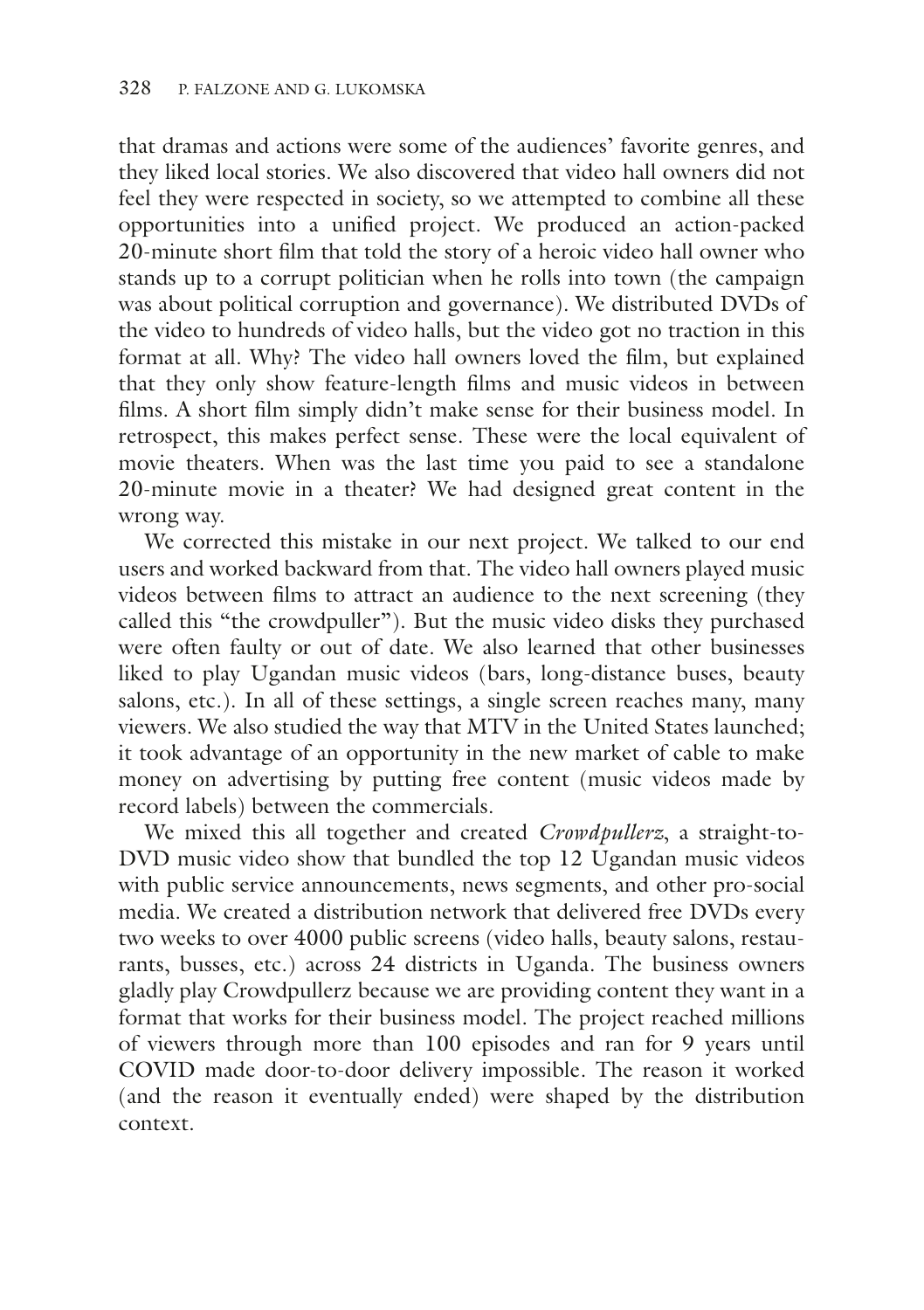### Hack the Media

Learn what tools your target audience already has, what media they already enjoy receiving, the messengers they trust, and then fgure out a way to use old media in new ways. Don't reinvent the wheel. Remix it.

For instance, in 2013 we were approached by members of the Black Monday movement in Uganda, which sought to raise awareness about government corruption. Whenever they tried to hand out pamphlets on the street, they were arrested. We scoped media outlets and co-created a new outlet for them. "Matatu" minibuses are the primary public transportation in Uganda; in the capital they gather at a couple of central taxiparks that fan out to all corners of the metro area. We decided that this central distribution point could serve as an unconventional spot for last mile media. When talking to matatu drivers, we found that because the taxis were old, they almost all still had old-fashioned audiotape decks, but cassette tapes of contemporary music did not exist. We worked with the Black Monday Movement to create an audiotape format that packaged popular music with short informational segments on corruption and the Black Monday Movement. One Monday morning, instead of getting arrested trying to hand out a few fyers, unlabeled black tapes appeared in all the minibuses in the capital. The "Black Monday Mixtape" went out to more than 1000 matatus that week, reaching a much broader audience than their flyers could have done and with no arrests.

In another example, an organization approached us that was trying to show "farmer to farmer" videos to improve agricultural techniques in remote, off-grid villages. They were using "mobile cinema" kits (generator, projector, screens, large speakers, etc.) to show the flms, but women had diffculty attending the screenings. The projectors they were using needed darkness, but women didn't feel safe traveling at night to a screening and weren't comfortable sitting in crowded, darkened rooms during the day. We began by asking ourselves: how are these challenges (sun, public spaces, remote, off-grid) actually opportunities?

What emerged was a tool that we called "Village Video" or ViVi (Fig. [20.2\)](#page-7-0). It is a solar-powered microcinema in a suitcase that combines a low power TV screen, speakers, and public address system. Able to be packed up and transported on the back of a motorbike or in the fatbed of a truck, it was more durable, more affordable, and more transportable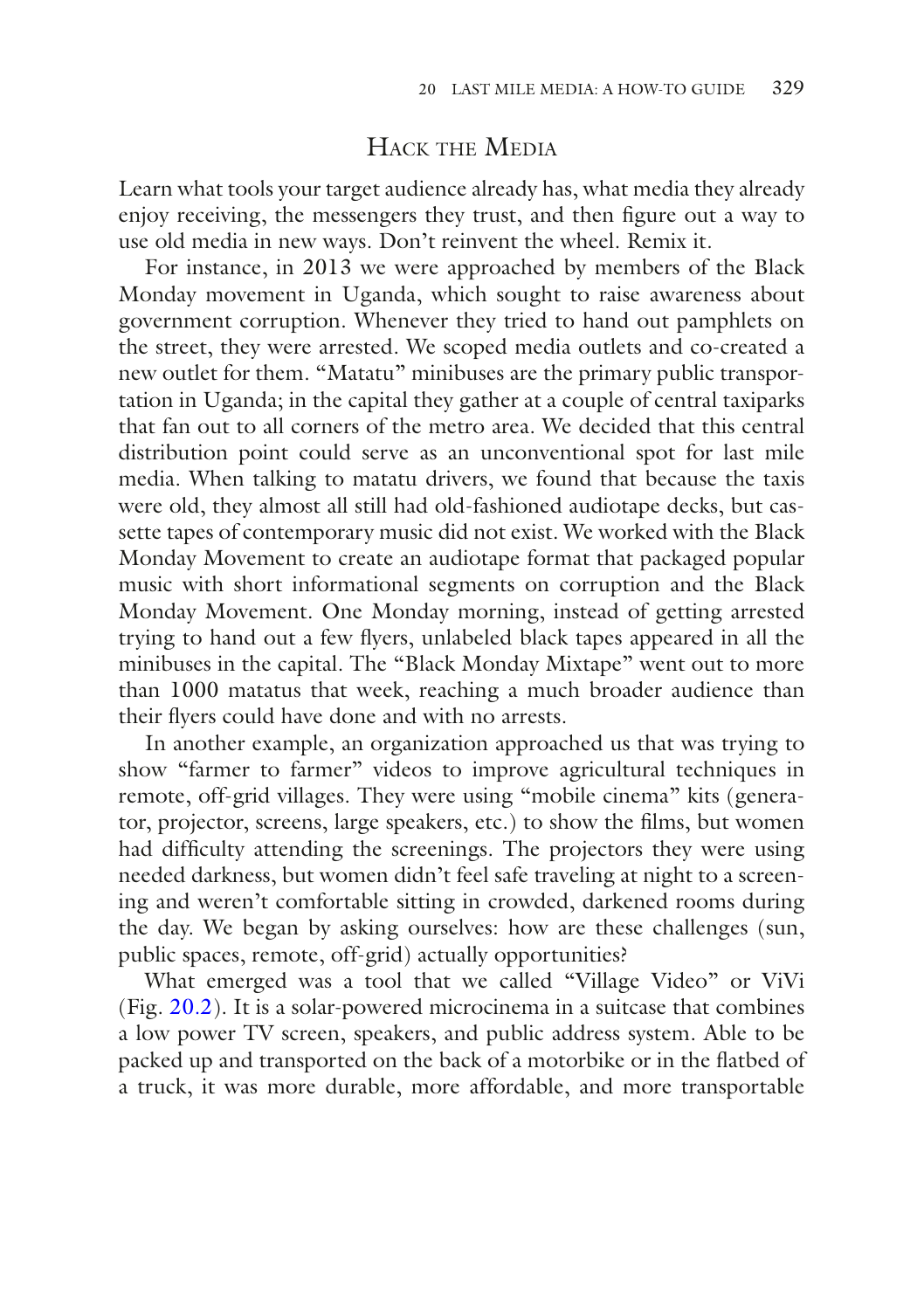<span id="page-7-0"></span>

**Fig. 20.2** Village video in the feld

than the microcinema our partners were using before. Importantly, ViVi works best when it is pulled out in weekly markets or other settings where women and families gather in public during daylight hours. With no other entertainment to compete with, ViVi could roll in and steal the show at these gatherings, attracting large crowds with its novelty. When our partners went to the feld, they immediately saw female attendance double from when they were using traditional mobile cinema tools.

Our upcoming project hacks a format rather than a medium. All across Sub-Saharan Africa, imported telenovelas from countries in Latin America and Asia fll the airwaves. Why? The shows are inexpensive for TV stations to acquire and audiences like them. As one television executive explained to us, audiences are drawn to stories of "love and wealth." We didn't have millions of dollars to produce our own pro-social EE telenovela, but we saw an opportunity in the existing media landscape. We bought the rights to a Venezuelan telenovela, and "hacked" or "remixed" it by re-scripting, re-dubbing, and re-cutting it into an entirely different show that focuses on messaging around sexual and reproductive health, contraception, and female empowerment. The title, inspired by that network executive's insight, is *Love and Wealth*, and it is scheduled to launch across Africa in early 2021.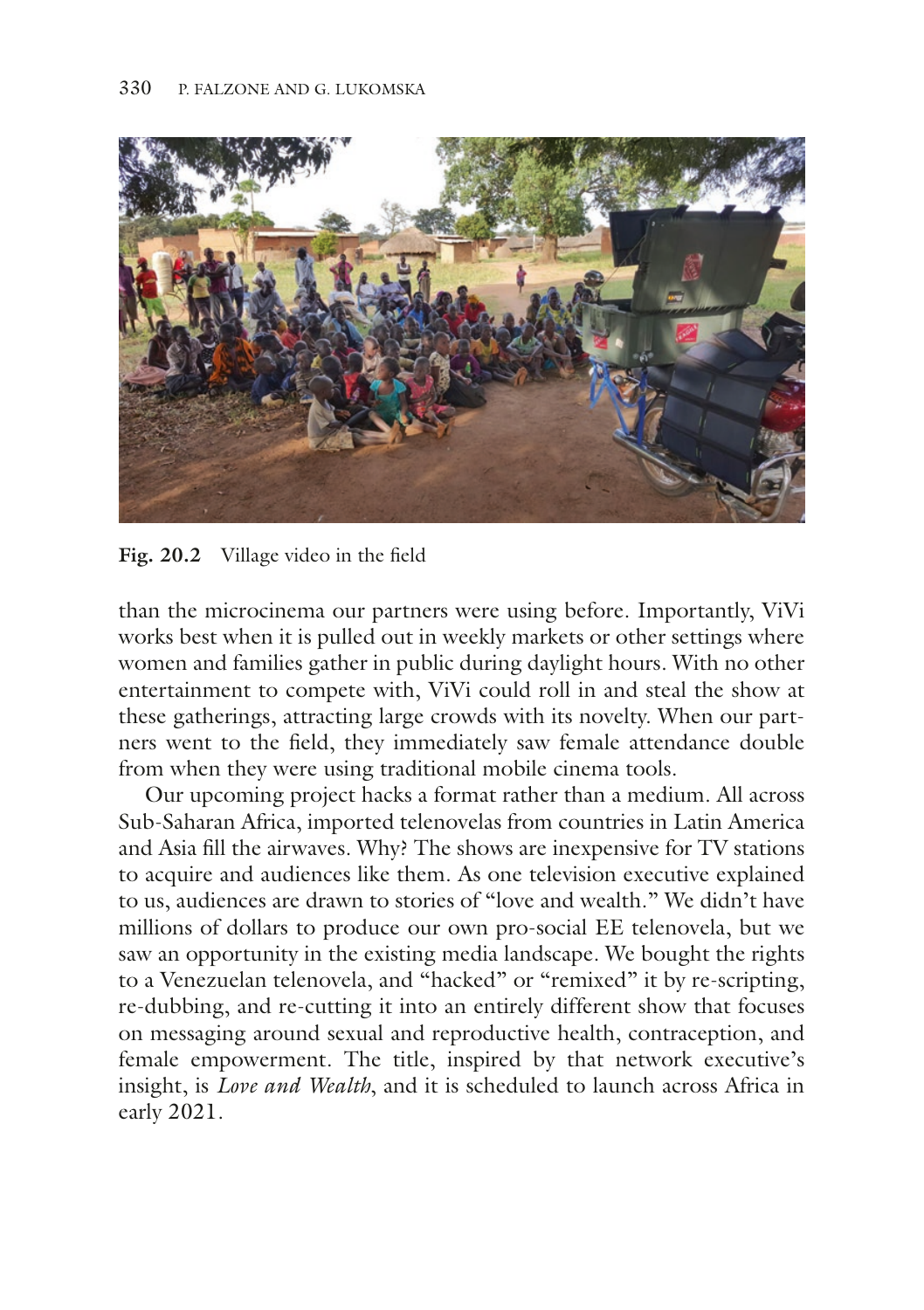#### "Entertainment" Is the First E

Creating effective EE is a tricky business. How do you create something that is more like "candy with vitamins" than "chocolate-covered broccoli"? It is hard enough making something enjoyable, let alone trying to make it benefcial. And EE is tasked with both—usually with a budget that is a tiny fraction of a commercial production. We are set up to fail and are all crazy for being in this business. As Martine Bouman ([2021\)](#page-13-1) writes, "When writing drama for educational purposes, the entertainment comes frst." We know that people comprehend and remember through narrative and make choices based on emotion. So the content you create needs to move your audience. It needs to inspire them, to draw them to it on its own merits, to transport them. As Melanie Green ([2021b\)](#page-13-2) writes, "Individuals who are more transported are more likely to adopt beliefs, attitudes, and behaviors that are implied by the story."

In Uganda, where the median age is 15, young people will determine the future of the nation's governance, but there was almost no civic information or news platform that targeted them. Our feld research showed that music was their favorite media and that it also had a cultural history of teaching, originating in Bakisimba traditional music, which evolving into Kadongo Kamu and later into the Lugafow genre of rap. In Senegal, rappers Keyti and Xuman had started posting YouTube videos of themselves rapping the news and calling it *Journal Rappé*. We combined all this and worked with local musicians to co-create *Newz Beat*, a weekly English and Lugafow "rap news" TV show that reported on news from Uganda and around the world (Falzone, [2017\)](#page-13-3). The show looked nothing like traditional TV news. Staid reporters were replaced by dreadlocked "raporters" who delivered news and editorial opinion in rhyme and fow. Bright visuals, swagger, and style all heightened the entertainment aspect (Fig. [20.3](#page-9-0)). Journalism is tightly regulated in Uganda, but the playful format read as nonthreatening and allowed us to feature edgier topics that never would have made the cut in a traditional format. But above all, the format was *fun*. We always put entertainment frst.

The show was picked up by the top-rated television station in Uganda to air before their fagship news program on the weekends. We supplemented this distribution with online uploads, by making the audio available to radio stations and included the show on *Crowdpullerz*. The show ran for four years and became one of the most recognizable media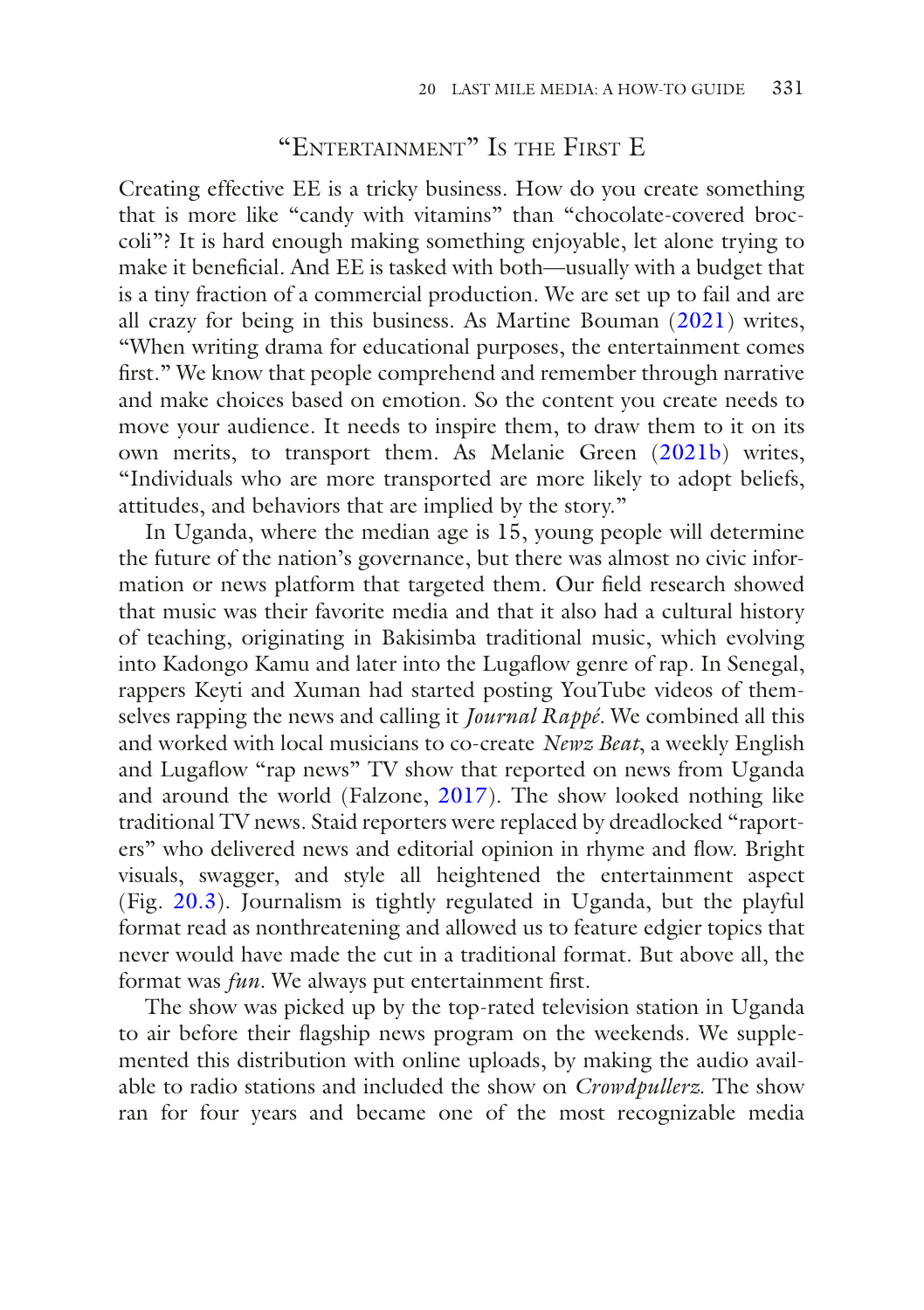<span id="page-9-0"></span>

**Fig. 20.3** Not your stereotypical newscasters. The Newz Beat team

properties in the country. Our internal analysis of ratings data showed that we were increasing ratings for the regular news by 16% on days that *Newz Beat* aired. It was also generating measurable changes in the audience (Shaker, Falzone, Sparks, & Kugumikiriza, [2019](#page-14-2)). But when music superstar Bobi Wine decided to run for president against Uganda's leader (who frst seized power in 1986), the government suddenly began to perceive popular music as a threat. *Newz Beat* was abruptly canceled. So be careful. Your intervention might be *too* successful.

# LEVERAGE COMMERCIAL COMPETITION

One of the measures that we use to assess whether a project is a success or not is "do we need to pay people to distribute and/or consume this media?" If so, then we continue workshopping until a different strategy emerges. It is always better to create something that your audience wants to see and your distribution partners want to show than to force media down their throats. Your creations don't necessarily require a business model (though certainly it would contribute to the sustainability of the project), but they should be something that your audience likes so much they may be willing to pay for it with their time and attention.

Our eyes are always on commercial distribution practices and, more precisely, on the needs of commercial distributors. The best distribution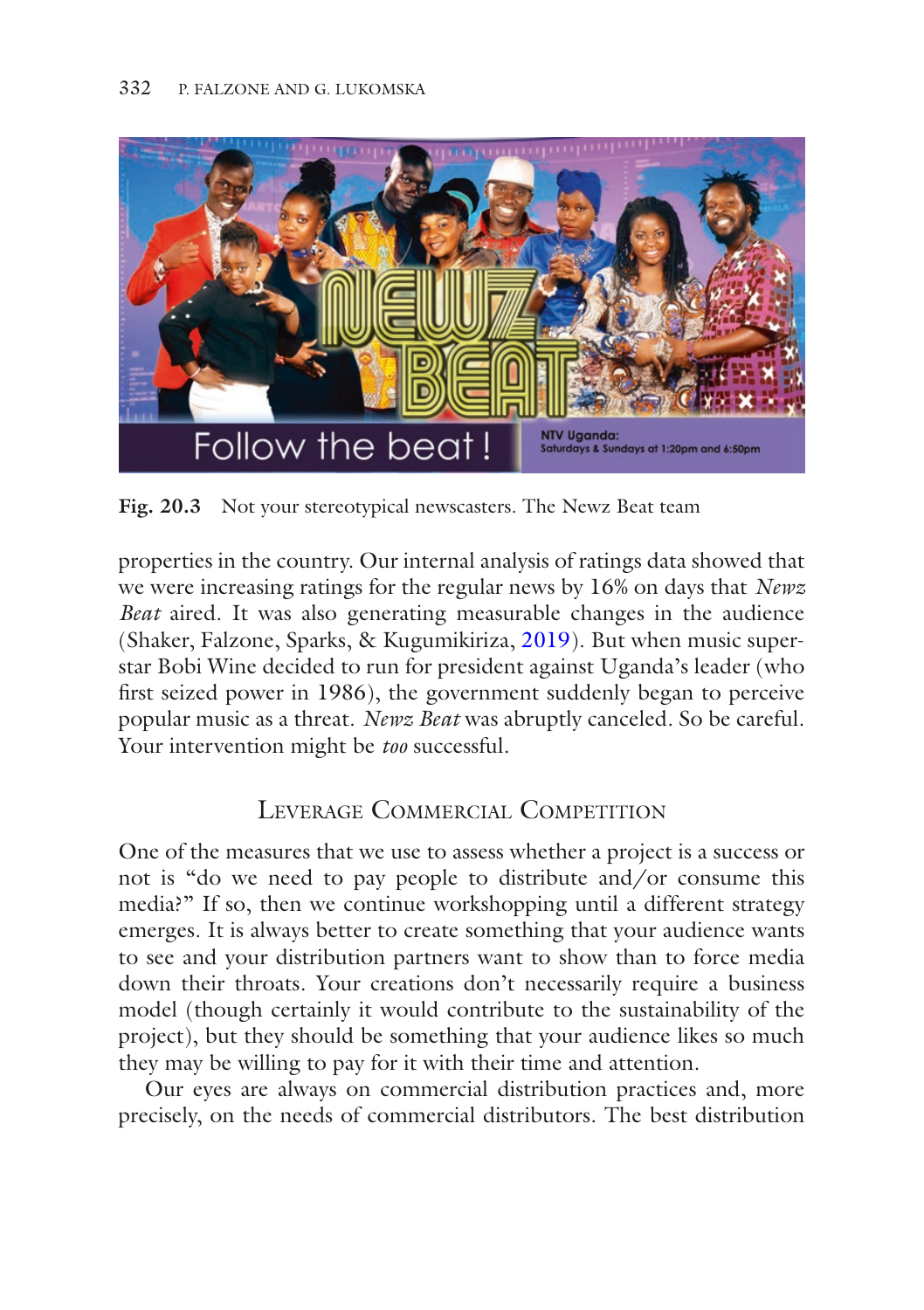strategies are ones that solve a problem for a commercial distributor. If you can provide material that gives these parties market advantage or cost savings, then you can leverage their reach for your own ends.

For example, over the past few years, we've been tracking how the growth of microsolar electricity has been changing media consumption in Sub-Saharan Africa. What we discovered is that there is a revolution going on, but it is a quirky one. As the head of a major television station in East Africa told us, "Solar is growing our audience, but mobile is eating our audience." What they meant was that wealthier households (who are more desirable for advertisers) have more screens in their homes. Mobile phones, tablets, and expensive digital and satellite TV have fragmented viewership within the home and shrunk this valuable audience for the major networks who do terrestrial in-country broadcast. Advertising dollars have fed to digital. On top of that, the recent shift from analog to digital broadcast meant that these television stations now have two or three channels to fll instead of one, with more competitors than ever competing for shrinking advertising dollars.

At the same time, the massive and recent growth of small-scale solar power means that their audiences at the bottom of the socioeconomic pyramid have been growing. Unable to afford satellite television, these new viewers are tuning into free television. With fewer screens and less jaded attitudes toward the media, there is also a lot of co-viewing happening among these audiences (young and old watch together). What this means is that it is a terrible time to run a commercial television station, but a great time to leverage their pain to reach those audiences.

When COVID struck, we determined that we needed a way to directly transmit health messages about COVID, elevate trust in science, and help reach kids who were out of school. At the same time, we could encourage girls to become more involved in science. So we quickly created a pilot and pitched a TV series called *N\*Gen* (Next Generation) Television (Fig. [20.4](#page-11-0)). Africa has the largest youth market in the world and there had never been a science show made for them before. Major television channels in multiple countries signed the show based on the pilot, and by autumn 2020, *N\*Gen* was launched on national television in Kenya, Namibia, Nigeria, South Africa, Uganda, Zambia, and Zimbabwe at zero distribution cost to us.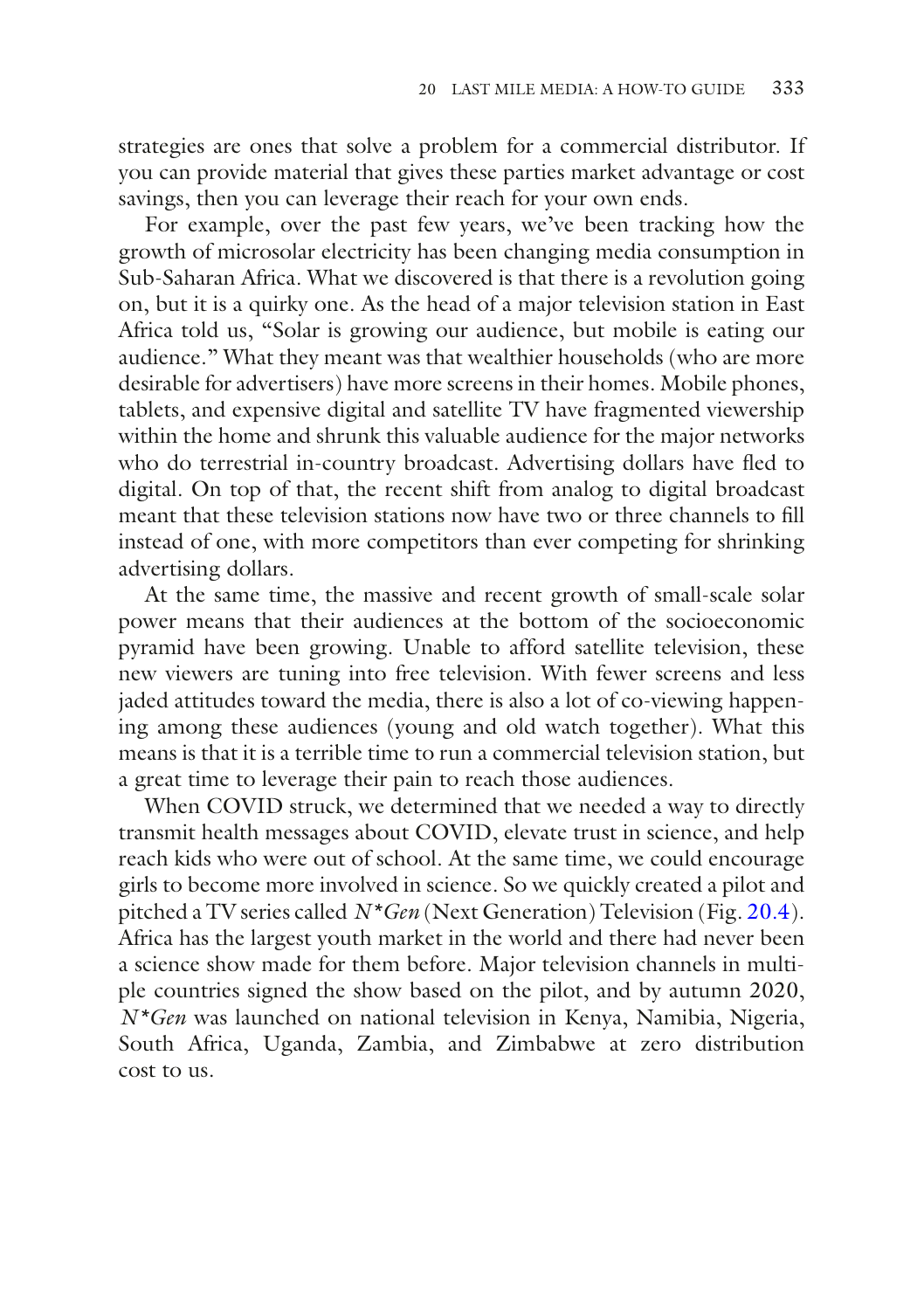<span id="page-11-0"></span>

Fig. 20.4 Still from the opening credits of N<sup>\*</sup>Gen

# Research, Research, Research (Up to a Point)

Research is not a separate step. Ideally, it needs to be interwoven into every stage of your process. Prior to a project, you can conduct *formative research* such as desk research, focus groups, ethnography, interviews, and other methods that will help you to better understand your audience and the context. Prior to launch, you can *pretest* media, measuring liking, agreement, and/or comprehension. Focus groups are the most common method, but we've also used interviews and more quantitative measures like moment-to-moment dial testing. After your media launches, you can allocate resources to measure *impact* and *reach*. Common methods of impact measurement include panel research, surveys, and experiments (lab and/or feld). The more you think about how you will measure impact from the get-go, the easier it will be to conduct this research.

Outside of digital, measuring reach is notoriously slippery, particularly if you are using multimedia, transmedia, broadcast, or "out of home" channels. How do you count views of a billboard? Or of 10,000 posters? This is made worse by the fact that there is simply no way to neatly parse views from unique viewers. If two episodes of a television show have one million viewers each, then did one million people see two shows or did two million people see one show? That's a huge difference, but common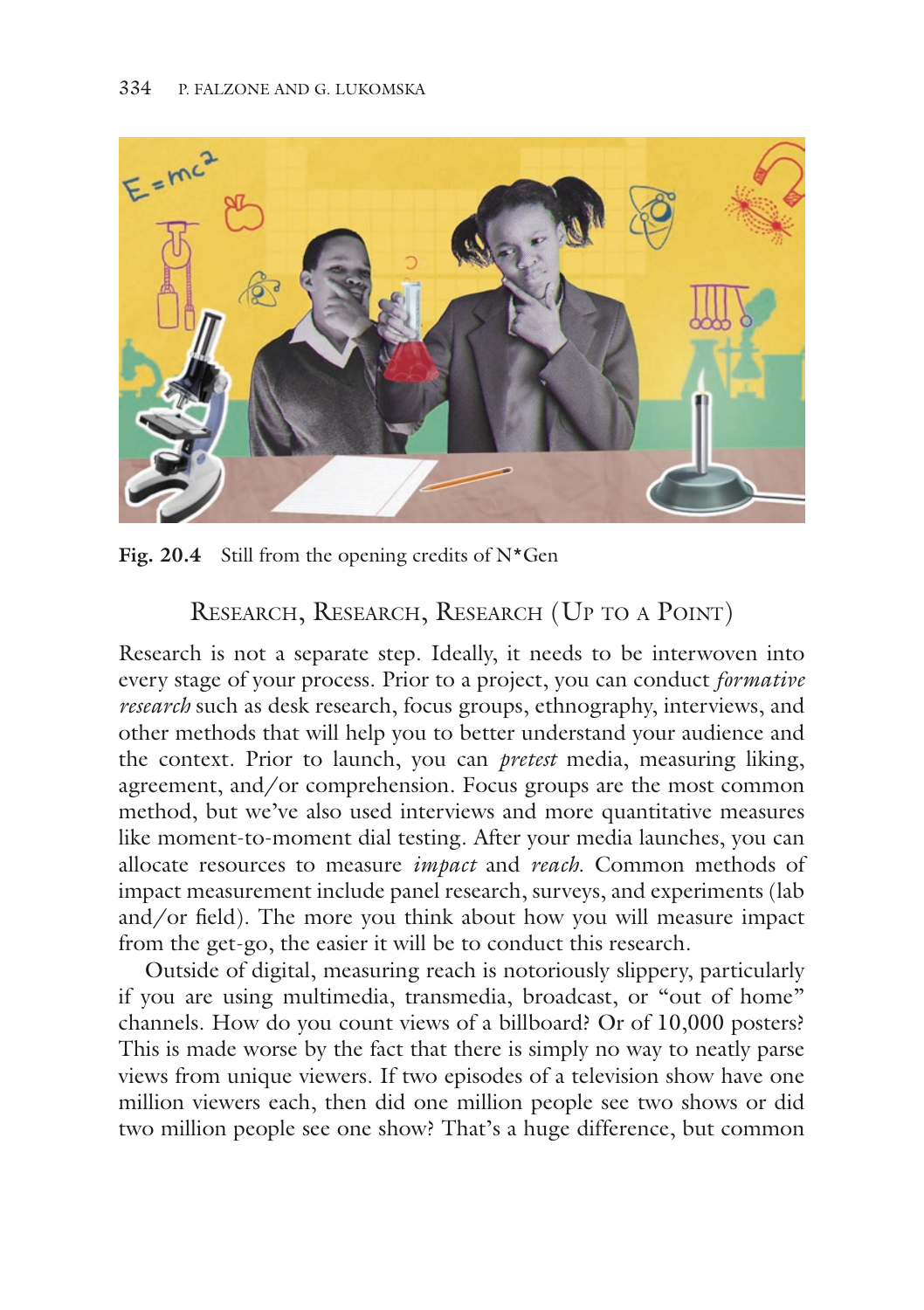methods do not reliably distinguish them. We've heard more than one tipsy advertising executive describe their media measurement as "smoke and mirrors." So be warned.

But while you need to research, you also need to make and distribute something using a limited budget, so you need to be conscious of the way that you allocate resources to research. Importantly, you have to be honest with yourself about *what* you are able to measure and whether what you are claiming is *true*. Media measurement is a murky business at the best of times, and donors *do not like to hear that*. They want to be told that X program aired on X channel, reached X number of people, and resulted in an X% uptake in behavior and X number of saved lives.

We've seen many cases where some combination of donor demand and/or simple lack of understanding of research biases results in clear but meaningless outcomes. The easiest way to create research like this is to combine a pretest/posttest survey where the audience knows what is being studied. Let's take the example of child abuse. You collect a panel of people; you pay them to be studied (perhaps call it a "transport fee"); you do a pretest survey on whether they hit their children that primes them about the topic; you show them some media that explicitly discourages child abuse; and you replicate the survey in a posttest. Now that they know what the study is about and what you want to hear, they know how to answer the questions to make you happy. At that point, you can run a variety of statistical analyses to show internal validity, and you can claim that your intervention decreased child abuse by 50% in X district. Did it though?

A century of theory and research has shown that media's effects are rarely so cut and dry. Impact can be diffcult to prove, and relying on the literature can be fraught, as studies with ambiguous results or boomerang effects are rarely published or publicized. So be realistic about what you are able to measure and, above all, honest with yourself and others about your fndings, even if they don't say what you want them to.

### Lessons Learned and Best Practices

In this job we are always working with too little funding, too little time, too few people, and too great a burden of change. The more tactical we can be in deploying those limited resources, the greater chance we have of creating media that people need and reaching the people who need it the most. To do so, remember these lessons.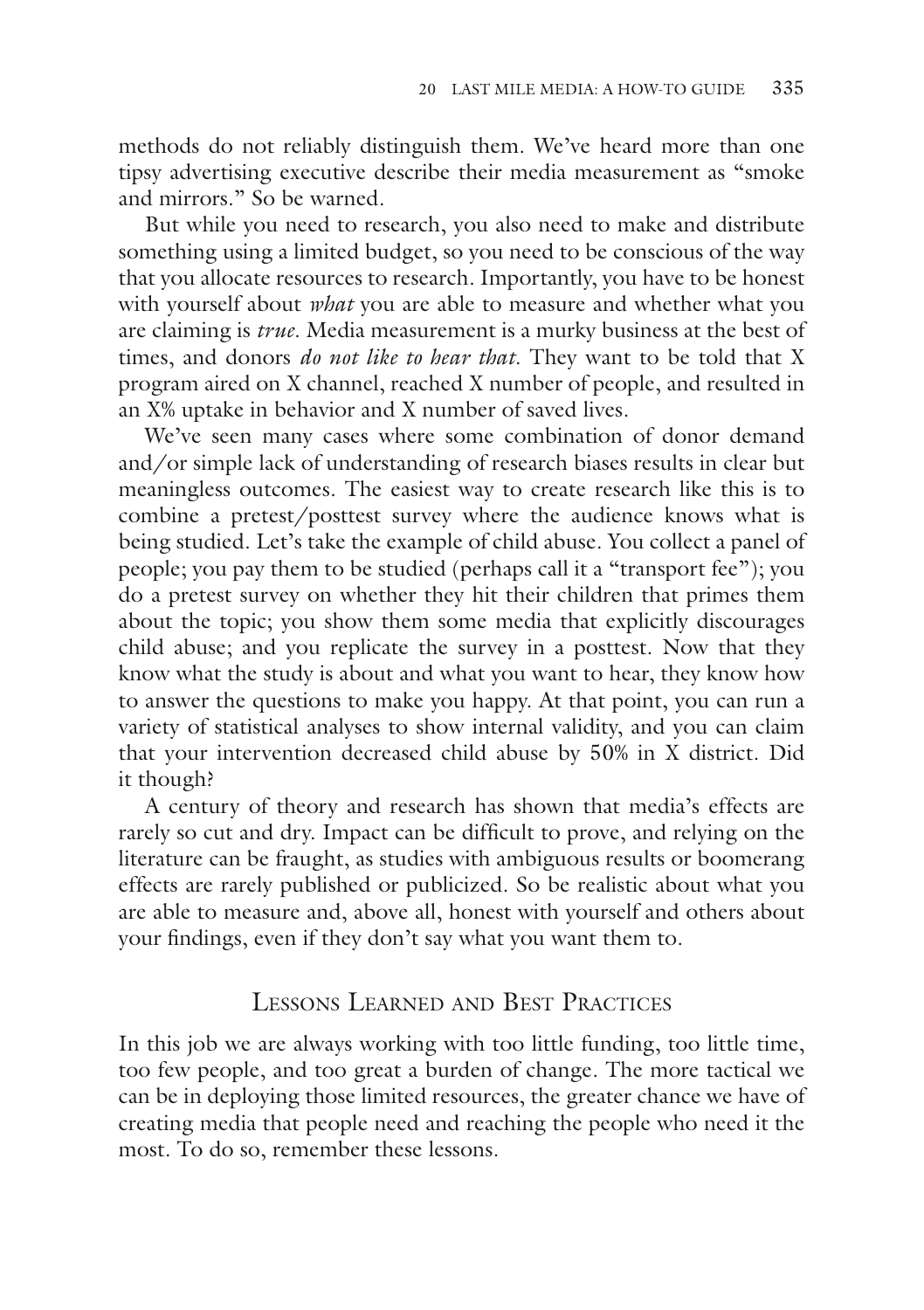Begin with Harold Lasswell's [\(1948\)](#page-13-4) iconic "5 W" model of communication, which focuses on: Who (says), What (to), Whom (in), Which Channel (with), and What Effect. Begin to defne these constituent parts when designing your own project. Defne the change you want to see in terms of knowledge, attitude, and/or behavior.

Think carefully about the audience who can help create that change. Get to know your end users by getting into the feld.

Question whether the media is the best tool to realize change. Find out what media tools your audience can access, what formats they enjoy, and what messengers they trust.

Design production based on distribution. Who already has access to your audience? Find their pain points and solve their problem in a way that benefts your project's goals. Monitor distribution to make sure what is supposed to be happening is happening.

During production, iterate as you create to catch misfres early. Create contingency plans for when things go wrong. Because they will go wrong.

Build research into every step of the process to the degree that budget and time permit. Be realistic and honest about what you can measure. Share your successes and mistakes so that others may learn from them.

#### **REFERENCES**

- <span id="page-13-1"></span>Bouman, M. (2021). A strange kind of marriage: The challenging journey of entertainment education collaboration. In L. B. Frank & P. Falzone (Eds.), *Entertainment education behind the scenes: Case studies for theory and practice*. Palgrave Macmillan.
- <span id="page-13-3"></span>Falzone, P. (2017). Follow the beat: The use of digital media for youth-oriented news in Uganda. In P. Messaris & L. Humphreys (Eds.), *Digital media: Transformations in human communication* (2nd ed.). Peter Lang.
- <span id="page-13-0"></span>Green, D. P. (2021a). In search of entertainment education's effects on attitudes and behaviors. In L. B. Frank & P. Falzone (Eds.), *Entertainment education behind the scenes: Case studies for theory and practice*. Palgrave Macmillan.
- <span id="page-13-2"></span>Green, M. C. (2021b). Transportation into narrative worlds. In L. B. Frank & P. Falzone (Eds.), *Entertainment education behind the scenes: Case studies for theory and practice*. Palgrave Macmillan.
- <span id="page-13-4"></span>Lasswell, H. (1948). *The structure and function of communication in society. The communication of ideas* (L. Bryson, Ed.). New York: Institute for Religious and The Social Studies, 117.